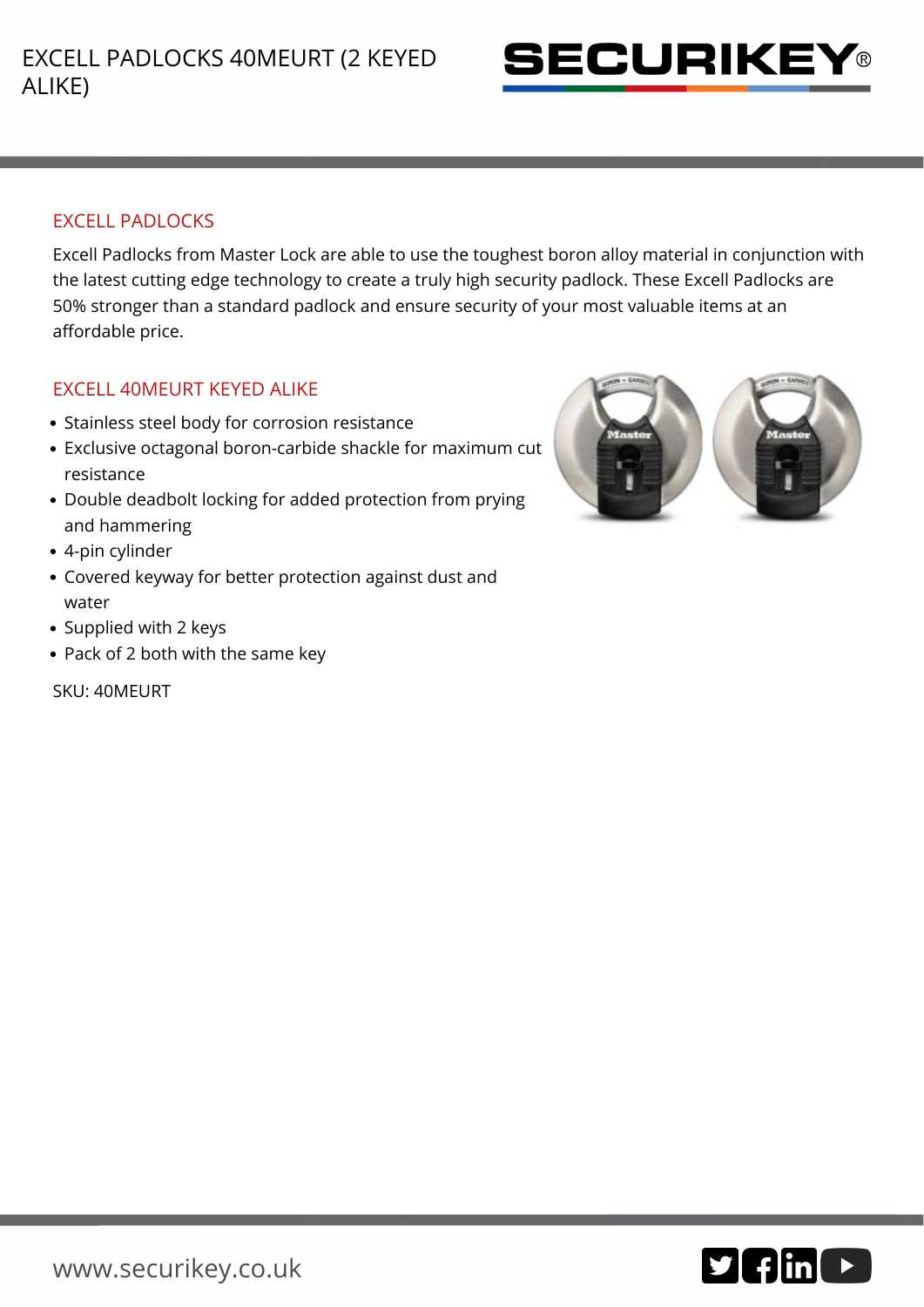

## ADDITIONAL INFORMATION

| Weight                                        | 0.638 kg         |
|-----------------------------------------------|------------------|
| <b>Dimensions</b>                             | 70 (W) mm        |
| <b>Shackle Diameter</b>                       | 10 <sub>mm</sub> |
| <b>Horizontal Shackle</b><br><b>Clearance</b> | 21mm             |
| <b>Vertical Shackle</b><br><b>Clearance</b>   | 16mm             |
| <b>Body Width</b>                             | 70 <sub>mm</sub> |